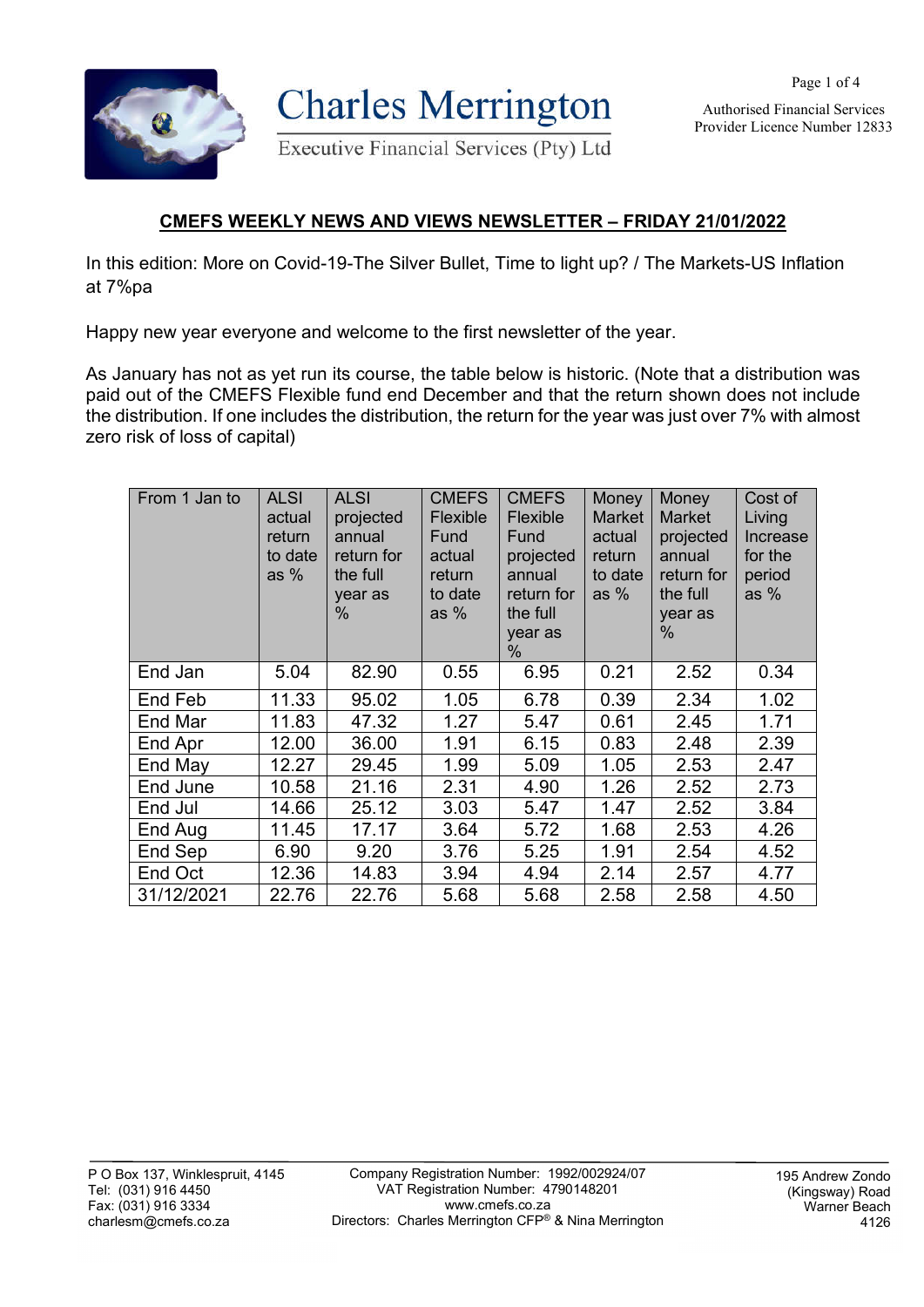## **Covid-19 Some interesting snippets-in case you missed it.**

The Sunday times dated January 2<sup>nd</sup> had some interesting things to say about Covid-19 in general and the Omicron variant in particular.

The first article headed "Virus's Silver Bullet" read as follows:

*Scientists have identified anti-bodies that neutralize Omicron and other SARS-Cov-2 variants by targeting the areas of the virus spike protein that remain unchanged during mutations. This means that it may be possible to design vaccines and anti-body treatments that will be universally effective, said David Veesler of the University of Washington. "This finding tells us that by focusing on anti-bodies that target these highly conserved sites on the spike protein there is a way to overcome the virus's continual evolution, "he said*. End of article.

The other bit I read which I found to be quite interesting was that up to date of publication, looking back on this 4<sup>th</sup> wave, more people had passed from the common flu than from Covid-19.

This augers well for the future and is a clear indicator that we are finally getting a "handle" on this thing. I am guessing that it is almost time to ease up on the mandatory restrictions, totally.

I see the authorities are at least talking about it.

And finally, US researchers have found that cannabis compounds have the ability to prevent the virus that causes Covid-19 from entering human cells. A team from Oregon State University identified hemp, known scientifically as cannabis sativa, compounds via a chemical screening technique. The team found that a pair of cannabinoid acids bind to the SARS-Cov-2 spike protein, blocking a critical step in the process the virus uses to infect people. The findings were published in the Journal of Natural Products. The compounds are cannabigerolic acid, or CBGA, and Cannabidiolic acid, or CBDA.

Time to light up?

## **The markets**

Inflation is now sitting at 7% in the US, the highest since 1982. (40 years)

Inflation is now also an increasing problem in all of the developed economies, this as a direct result of unconstrained money printing on the part of the central banking fraternity.

At some point, the proverbial piper needs to be paid, and it seems that this time is drawing ever nearer.

Up until now, the central banks could continue printing money with no pressure to stop, but this pressure is now building as many consumers in all of the countries affected are not insulated against these rising prices and as such, are starting to feel the pressure on their household disposable incomes.

When this pressure becomes too much to bear, pressure is going to be put on the central bankers, via the politicians, bless their hearts, to bring these rates down in a hurry.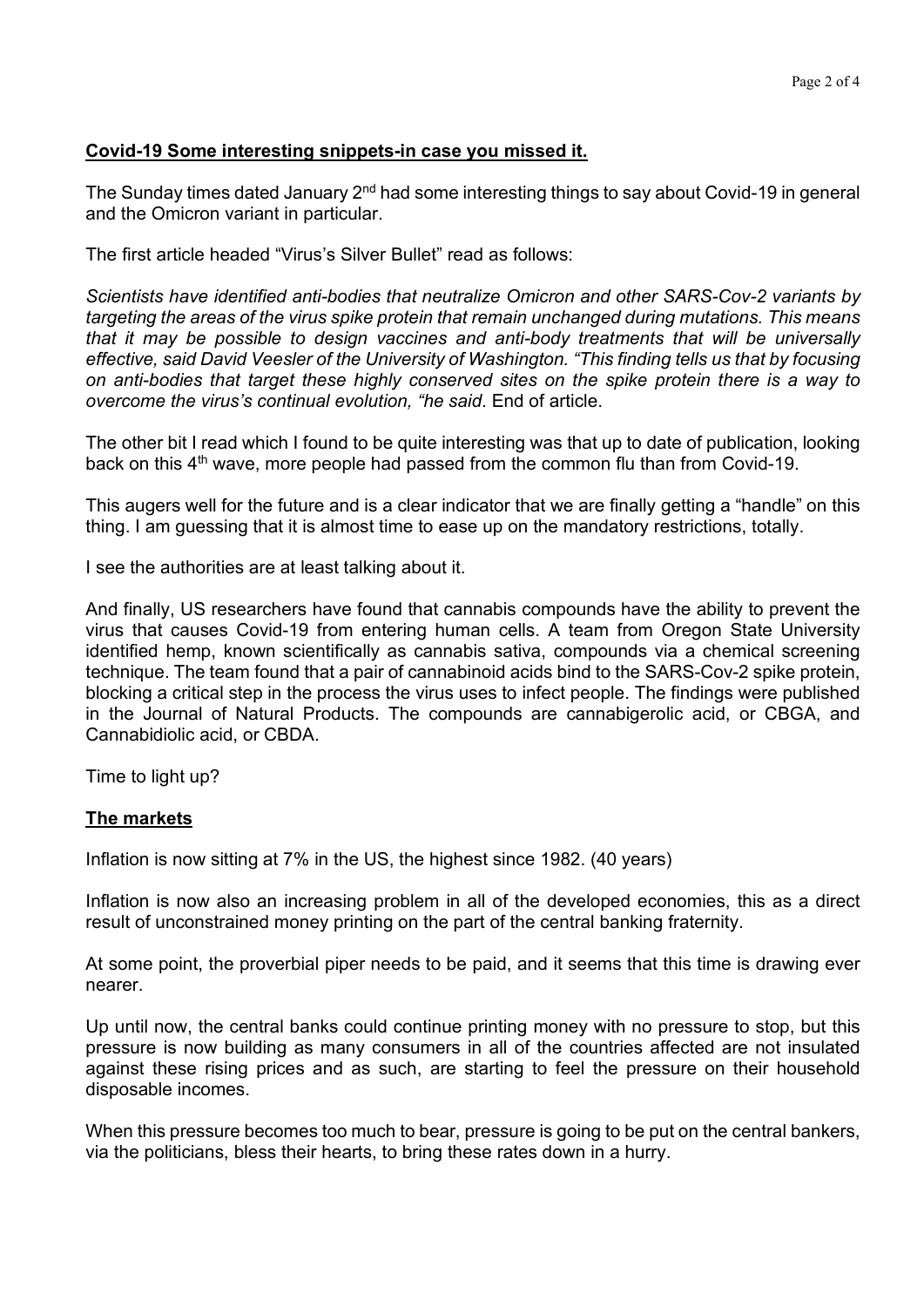In order to bring these inflation rates down, it will become necessary for the central bankers to turn off the "free money taps" and start raising interest rates.

When this happens, it will dawn on traders who are relying on the "Fed Put" that one CAN suffer trading losses in the market.

The "Fed Put" is the belief held by a great many traders, many of whom are young (some younger than 14), inexperienced and have never experienced a market crash, that markets ONLY GO UP, and that should the markets go down by more than 20% "the Fed" will charge to the rescue on a white horse and flood the markets with money again so as to once again drive prices up."

Yes. They seriously believe that. As it its written. I follow a lot of the chatter on twitter and am gob smacked anew virtually every day when I read some of the content of the chatter. They SERIOUSLY believe that markets only go up and heap scorn and derision on anyone who councils even a gram of caution.

Cautious they are most certainly not.

They are "all-in". No questions. No restrictions. And most importantly no fear. (Yet)

They have NEVER experienced a "rising interest rate" environment, nor have they experienced, EVER, a market where every time it has dipped, the Fed has not come to the rescue.

Of course, their knowledge of things financial is virtually zero (at 14 what do you know about the value of money anyway) and thus far everything they believe to be true, has, in fact, played out exactly that way, so how can they possibly imagine a "different" world?

Anyway, the central banks are now faced with the following conundrum.

Let inflation continue to run out of control or stop printing money AND start raising interest rates.

Neither one of the two options has great outcomes in the short-term for the consumer, but in the longer run, inflation simply MUST be reigned in.

It is simply not an option to let it continue to run out of control because if left to do so, the US\$, The Euro, the £, etc will all eventually look like the Zim Dollar did over the fullness of time.

Of course, right now it suits the central banks to have inflation running at 7% as 7% of their debt is "paid off" every year without them having to repay even US\$1 for this to happen.

With the US Debt sitting at somewhere around US\$ 27 trillion right now, 7% of this amount is a significant sum of money. US\$1,89 Trillion to be exact.

Nice to pay off US\$1.89 Trillion of debt without it costing you a cent!

This is why they will probably wait until the very last moment before they actually do anything about it, despite platitudes to the contrary.

Bottom line is that the world is paying for the US debt as most of the US debt is owned by foreigners.